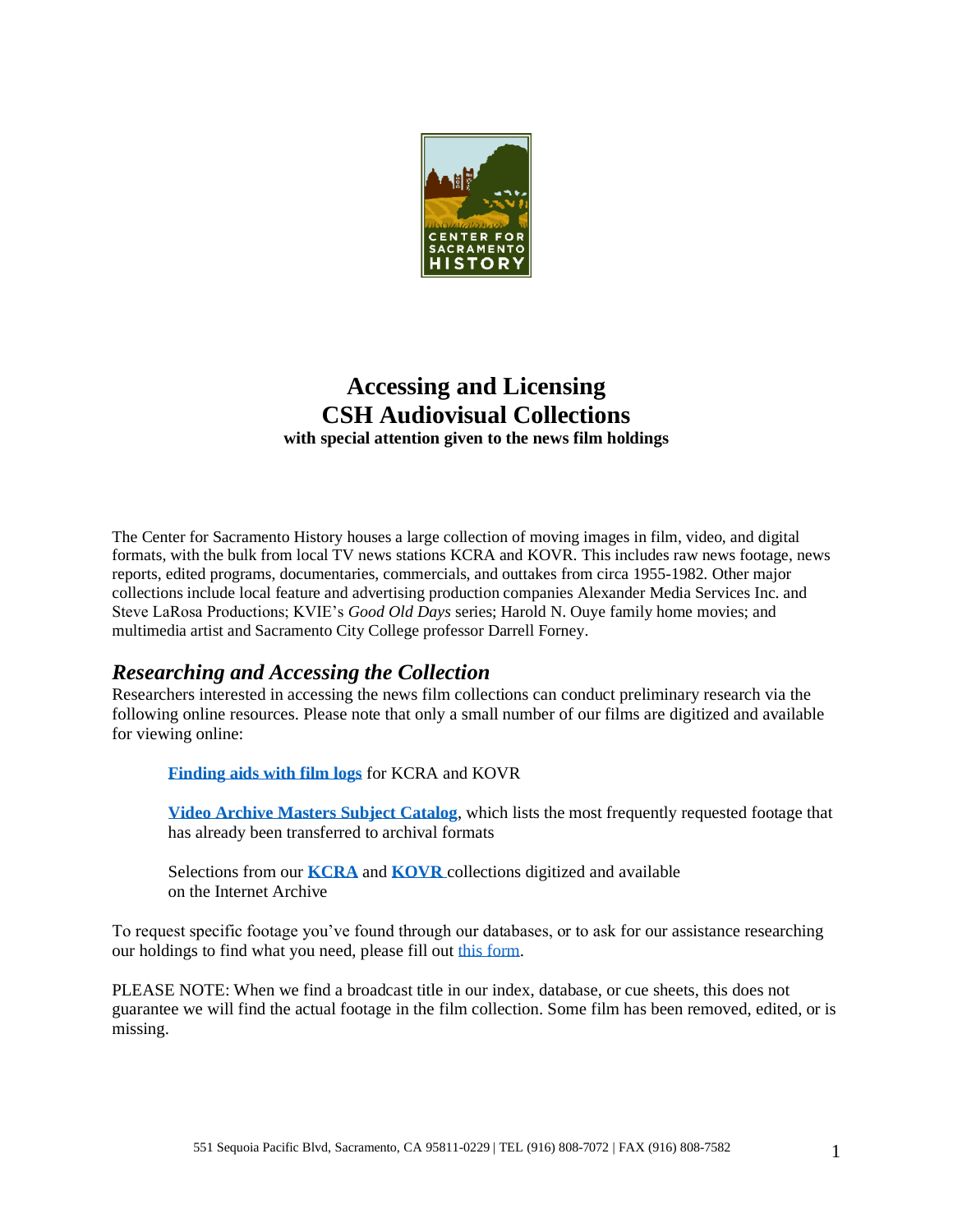## *Film Request Fulfillment Process*

After we receive a new film request, CSH follows this basic process:

- 1) When necessary, the CSH team will research our holdings to find your requested content.
- 2) CSH staff will reach out to you to discuss the footage they found, and then provide you with a preview tape/screener with timecodes if the content is not already viewable [online.](https://archive.org/details/centerforsacramentohistory) If you are in the area, you can also come in to CSH to view the footage in person.
- 3) If the footage has not been digitized, we charge \$0.30 per foot to digitize and create a screener.
- 4) Once you've screened the footage, you provide us with the timecodes of the film you want digitized and let us know how you plan to use the film and how many markets you will show it in.
- 5) CSH will send you our license and indemnification agreements and an invoice.
- 6) You return the signed license and indemnification agreements and payment.
- 7) We release the digitized master footage to you, typically through OneDrive.

### *Markets*

CSH licenses the following seven markets:

- 1) Television broadcast (free & paid, digital/satellite/cable), USA and its possessions
- 2) Television broadcast (free & paid, digital/satellite/cable), worldwide except USA and its possessions
- 3) Theatrical release, worldwide
- 4) Online streaming/home release (VOD/Blu-Ray/VHS/DVD/CD), worldwide
- 5) Educational, worldwide
- 6) Radio, English simulcast, worldwide
- 7) All other radio, worldwide

### *Licensing Fees*

### **Commercial licensing**

- \$15 per second (minimum of 15 seconds) per market for the life of the program
- \$125 non-refundable service fee
- \$120 minimum fee for film tech contractors' work to fill your order

#### **Personal and nonprofit licensing**

- \$10 per second (minimum of 15 seconds) per market for the life of the program
- \$65 non-refundable service fee
- \$120 minimum fee for film tech contractors' work to fill your order

The licensee can rebroadcast the program without limit in the originally licensed market(s). However, any re-edit of the footage into a new program or broadcasts into new market(s) will require new licensing agreements and the collection of additional licensing fees.

Footage will not be released until payments are received. Prices are subject to change without notice.

### *Invoicing*

You will receive up to three different invoices for your order:

- 1) **From our film tech contractors**, who charge a minimum \$120 service fee for their time working on your project (up to three hours). The contractors will charge you an hourly fee for services extending beyond that.
- 2) **From the Center for Sacramento History** for licensing and service fees, *payable to the City of Sacramento*.